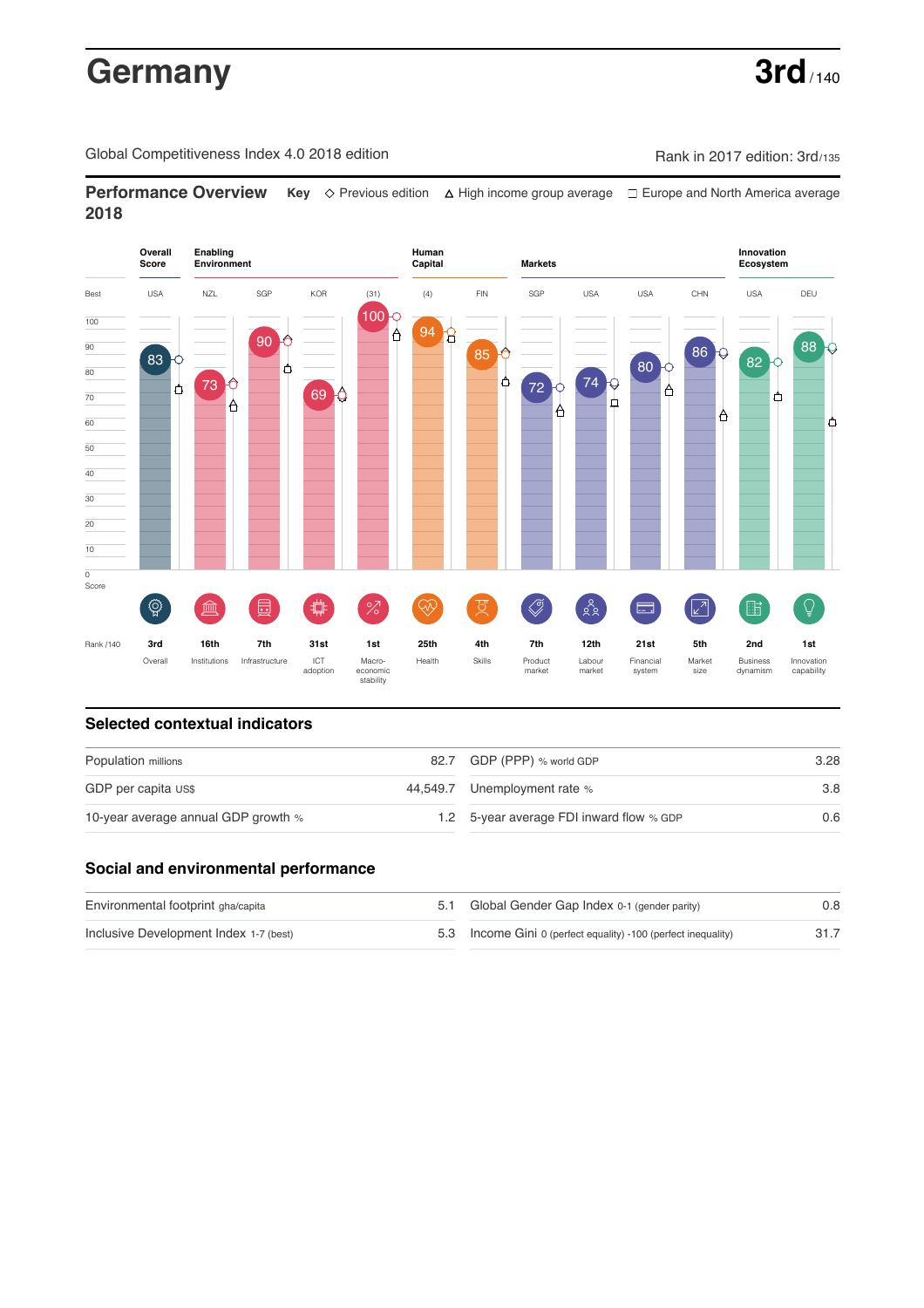### **Germany 3rd**/140

| <b>Index Component</b>                                                   | Value          | Score *                | Rank/140                 | <b>Best Performer</b>       |
|--------------------------------------------------------------------------|----------------|------------------------|--------------------------|-----------------------------|
| 寙<br>Pillar 1: Institutions 0-100 (best)                                 |                | $73.5 \downarrow$      | 16                       | <b>New Zealand</b>          |
| 1.01 Organized crime 1-7 (best)                                          | 4.9            | 65.8 $\sqrt{ }$        | 64                       | Finland                     |
| 1.02 Homicide rate /100,000 pop.                                         | 1.2            | 97.7 $\sqrt{ }$        | 38                       | Multiple (9)                |
| 1.03 Terrorism incidence 0 (very high) -100 (no incidence)               | 96.8           | 96.8 ↑                 | 110                      | Multiple (24)               |
| 1.04 Reliability of police services 1-7 (best)                           | 5.3            | $71.7 \;$ $\downarrow$ | 38                       | Finland                     |
| 1.05 Social capital 0-100 (high)                                         | 61.1           | 61.1 $\sqrt{ }$        | 17                       | Australia                   |
| 1.06 Budget transparency 0-100 (best)                                    | 80.8           | $80.8 =$               | 18                       | Multiple (2)                |
| 1.07 Judicial independence 1-7 (best)                                    | 5.4            | 72.7 ↓                 | 25                       | Finland                     |
| 1.08 Efficiency of legal framework in challenging regulations 1-7 (best) | 5.2            | 69.5 ↑                 | $\overline{7}$           | Finland                     |
| 1.09 Freedom of the press 0-100 (worst)                                  | 14.4           | 85.6 ↑                 | 15                       | Norway                      |
| 1.10 Burden of government regulation 1-7 (best)                          | 4.8            | 63.9 ↑                 | $\overline{7}$           | Singapore                   |
| 1.11 Efficiency of legal framework in settling disputes 1-7 (best)       | 5.2            | 69.7 ↓                 | 17                       | Singapore                   |
| 1.12 E-Participation Index 0-1 (best)                                    | 0.92           | $92.1$ 1               | 23                       | Multiple (3)                |
| 1.13 Future orientation of government 1-7 (best)                         | 5.0            | 67.5 $\sqrt{ }$        | 13                       | Singapore                   |
| 1.14 Incidence of corruption 0-100 (best)                                | 81.0           | $81.0 =$               | 12                       | New Zealand                 |
| 1.15 Property rights 1-7 (best)                                          | 5.5            | 75.6 ↓                 | 23                       | Finland                     |
| 1.16 Intellectual property protection 1-7 (best)                         | 5.5            | 75.5 ↓                 | 21                       | Finland                     |
| 1.17 Quality of land administration 0-30 (best)                          | 22.0           | $73.3 =$               | 36                       | Singapore                   |
| 1.18 Strength of auditing and reporting standards 1-7 (best)             | 5.5            | 74.6 ↓                 | 26                       | Finland                     |
| 1.19 Conflict of interest regulation 0-10 (best)                         | 5.0            | $50.0 =$               | 95                       | Multiple (2)                |
| 1.20 Shareholder governance 0-10 (best)                                  | 6.7            | $67.0 =$               | 32                       | Kazakhstan                  |
| 員<br>Pillar 2: Infrastructure 0-100 (best)                               |                | 90.2 $\sqrt{ }$        | 7                        | Singapore                   |
| 2.01 Road connectivity index 0-100 (best)                                | 93.5           | $93.5 =$               | 6                        | <b>United States</b>        |
| 2.02 Quality of roads 1-7 (best)                                         | 5.5            | 74.3 ↓                 | 19                       | Singapore                   |
| 2.03 Railroad density km of roads/square km                              | 93.4           | $100.0 =$              | 5                        | Multiple (20)               |
| 2.04 Efficiency of train services 1-7 (best)                             | 5.5            | 74.3 ↑                 | 9                        | Switzerland                 |
| 2.05 Airport connectivity score                                          | 887,909.4      | $100.0 =$              | $\overline{7}$           | Multiple (8)                |
| 2.06 Efficiency of air transport services 1-7 (best)                     | 5.6            | 77.0 ↑                 | 16                       | Singapore                   |
| 2.07 Liner Shipping Connectivity Index 0-157.1 (best)                    | 85.9           | 85.9 $\sqrt{ }$        | 8                        | Multiple (4)                |
| 2.08 Efficiency of seaport services 1-7 (best)                           | 5.3            | 72.4 1                 | 16                       | Singapore                   |
| 2.09 Electrification rate % pop.                                         | 100.0          | $100.0 =$              | 1                        | Multiple (66)               |
| 2.10 Electric power transmission and distribution losses % output        | 4.3            | 99.7 $\sqrt{ }$        | 13                       | Multiple (9)                |
| 2.11 Exposure to unsafe drinking water % pop.                            | 0.5            | $100.0 =$              | $\overline{c}$           | Multiple (23)               |
| 2.12 Reliability of water supply 1-7 (best)                              | 6.0            | 83.2 $\sqrt{ }$        | 32                       | Switzerland                 |
| ₩<br>Pillar 3: ICT adoption 0-100 (best)                                 |                | 69.3 ↑                 | 31                       | Korea, Rep.                 |
| 3.01 Mobile-cellular telephone subscriptions /100 pop.                   | 129.1          | $100.0 =$              | 42                       | Multiple (68)               |
| 3.02 Mobile-broadband subscriptions /100 pop.                            | 79.8           | n/a                    | 53                       | <b>United Arab Emirates</b> |
| 3.03 Fixed-broadband Internet subscriptions /100 pop.                    | 40.5           | 80.9 个                 | $\overline{7}$           | Switzerland                 |
| 3.04 Fibre Internet subscriptions /100 pop.                              | 0.7            | n/a                    | 66                       | Korea, Rep.                 |
| 3.05 Internet users % pop.                                               | 89.6           | 89.6 个                 | 15                       | Iceland                     |
| ℅<br>Pillar 4: Macroeconomic stability 0-100 (best)                      | $\overline{a}$ | 100.0 $\uparrow$       | 1                        | Multiple (31)               |
| 4.01 Inflation annual % change                                           | 1.0            | 100.0 $\uparrow$       | 1                        | Multiple (74)               |
| 4.02 Debt dynamics 0-100 (best)                                          | 100.0          | $100.0 =$              | 1                        | Multiple (36)               |
| Ųy<br>Pillar 5: Health 0-100 (best)                                      |                | 94.5 $\uparrow$        | 25                       | Multiple (4)                |
| 5.01 Healthy life expectancy years                                       | 70.2           | $94.5$ ↑               | 24                       | Multiple (4)                |
| Pillar 6: Skills 0-100 (best)                                            |                | 85.4 $\sqrt{ }$        | 4                        | <b>Finland</b>              |
| 6.01 Mean years of schooling Years                                       | 14.1           | $93.8 =$               | 2                        | Finland                     |
| 6.02 Extent of staff training 1-7 (best)                                 | 5.2            | 69.9 ↓                 | 11                       | Switzerland                 |
| 6.03 Quality of vocational training 1-7 (best)                           | 5.4            | $73.1 +$               | $\overline{7}$           | Switzerland                 |
| 6.04 Skillset of graduates 1-7 (best)                                    | 5.3            | 71.8 ↓                 | $\overline{\mathcal{I}}$ | Switzerland                 |
| 6.05 Digital skills among population 1-7 (best)                          | 5.2            | $70.4 \; \downarrow$   | 16                       | Sweden                      |
| 6.06 Ease of finding skilled employees 1-7 (best)                        | 5.2            | 70.1 ↓                 | $\overline{7}$           | <b>United States</b>        |
| 6.07 School life expectancy Years                                        | 17.0           | $94.2 =$               | 17                       | Multiple (9)                |
| 6.08 Critical thinking in teaching 1-7 (best)                            | 5.2            | 70.7 ↑                 | 8                        | <b>United States</b>        |
| 6.09 Pupil-to-teacher ratio in primary education Ratio                   | 12.2           | $94.4 =$               | 31                       | Multiple (6)                |